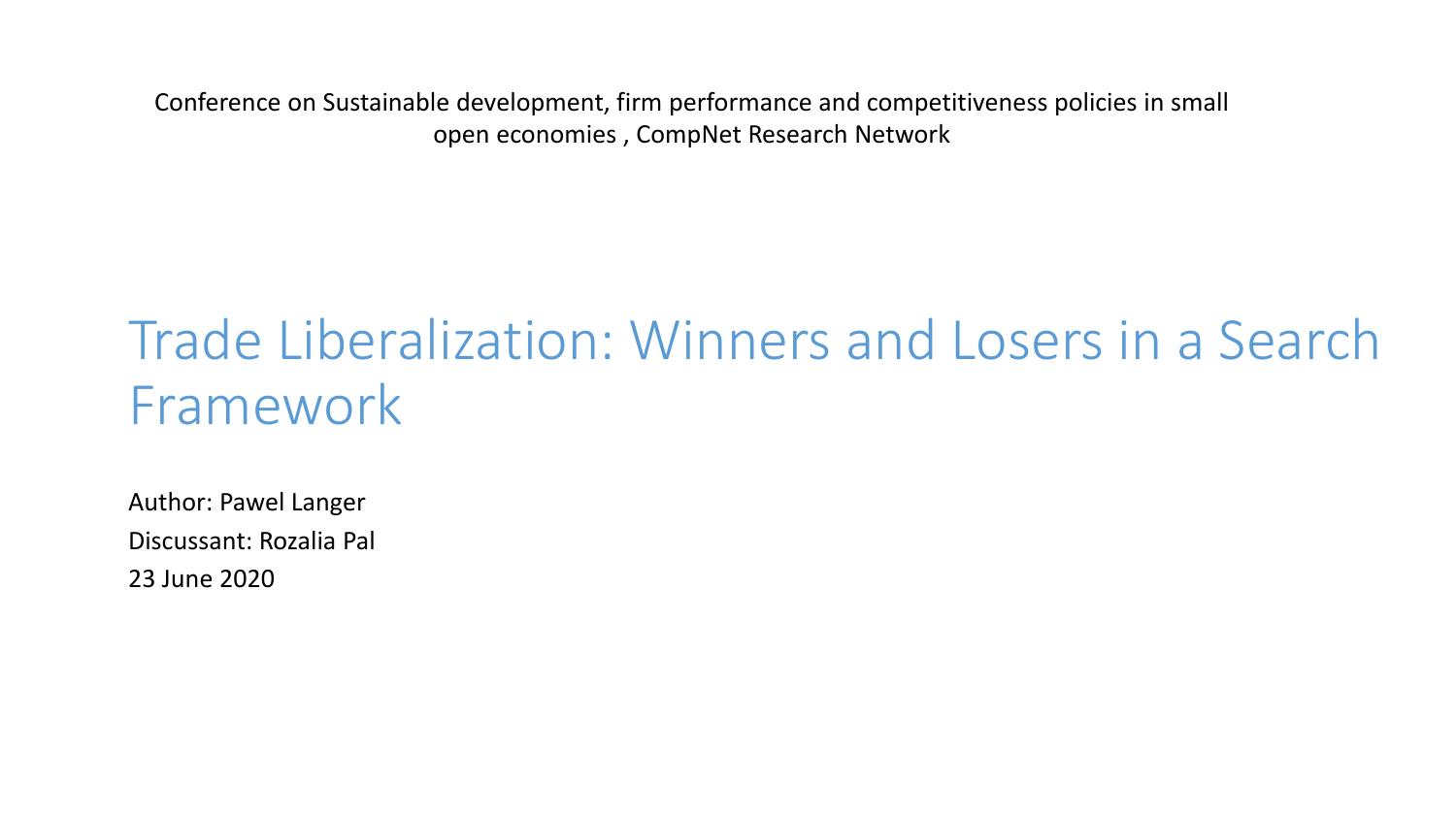# RQ & Findings

**RQ:** how are the *workers' lifetime income gains and losses from trade liberalization* are distributed across young and old workers?

**Methodology:** *overlapping generations model* using a quasi-specific factor framework (Mussa, 1974) Labor market ingredients: search and matching frictions with bargained wages; sector switching costs; and finite working life;

*Novelty:* Finite versus infinite life and Nash bargaining rather than competitive wage setting; *calibrating* the model to match key features of the US economy, following China's accession to the PNTR status (1995), and WTO (2001) relying on PSID data (1969-2009).

#### **Key findings: impact of trade liberalization on lifetime income:**

- **1. Younger workers have larger losses** than older ones and new entrants, because they have lower outside option (lower future wages and more work years remaining)
- *2. In the transition*: workers in the import exposed sector suffer losses (2% to 5%) while workers in other sectors see gains  $(0.5\% - 1\%)$
- *3. In the long-run:* overall there is 1% gain while a small part of workers (3%) suffer losses (1%), as they switch to low-service sectors (low ability workers that previously would have entered the import-exposed manufacturing sector).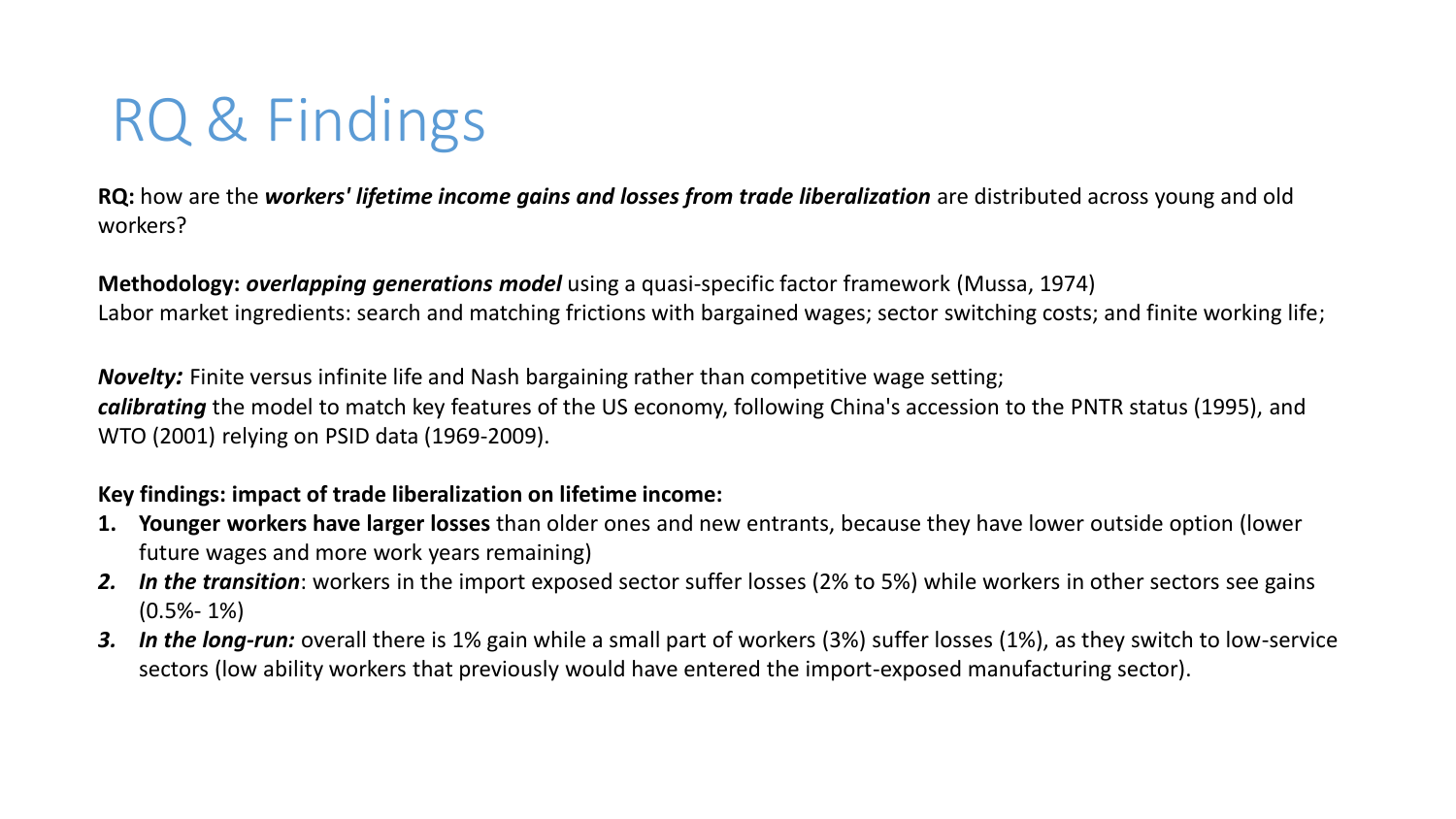## Debate & Intuition

**Debate:** young versus old workers

- higher impact on older workers due to high *sector switching costs* (Artuc, 2009, Dix-Carneiro, 2014)
- higher impact on younger workers due to lower *firm-specific tenor* (PSID evidence and in Autor et al., 2014)

### **Intuition:**

Trade liberalization results in a fall in tariffs, that will also result in reducing value of the goods in the import-exposed manufacturing sector.

- *Direct impact:* lower current wages given the lower value of output (symmetric on all age groups)
- *Indirect impact:* current period wages are determined by bargaining over the value of current and future output (future output suffer stronger drop if more work-years remaining, i.e younger workers).
- the outside options falls by more for younger workers: firms have relatively more (workers less) power in the wage negotiation as they know that the sector now has a lower job prospects.
- *But this is only if workers have no other options (or changes are too costly)and stay in importaffected manufacturing firms.*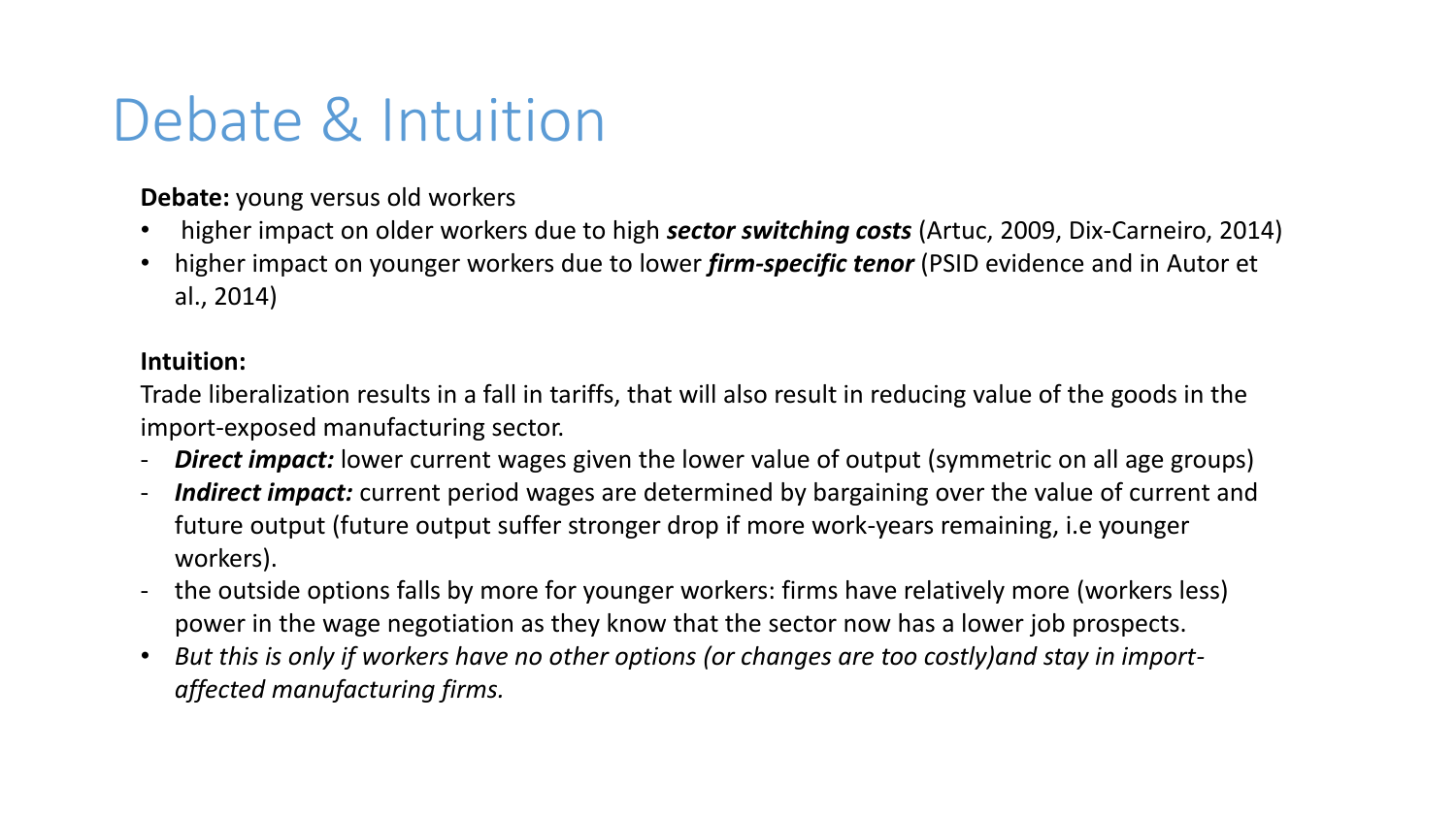### Policy implications: gradual trade liberalization and/or earlier announcement

**Gradual liberalisation:** path of restrictions that limit imports for the 15 years to 20% of the final steady state import amount, then for the next 10 years up to 40% and for another 5 years up to 60% - *result in lower losses by nearly one third*!

**Earlier announcement**: induces workers that are entering the economy to go to the other sectors since and they will not face losses when the trade shock happens, while those that made their sector entry decision prior to the announcement period have larger losses than in the baseline scenario.



#### *Gradual liberalisation versus baseline Earlier announcement*